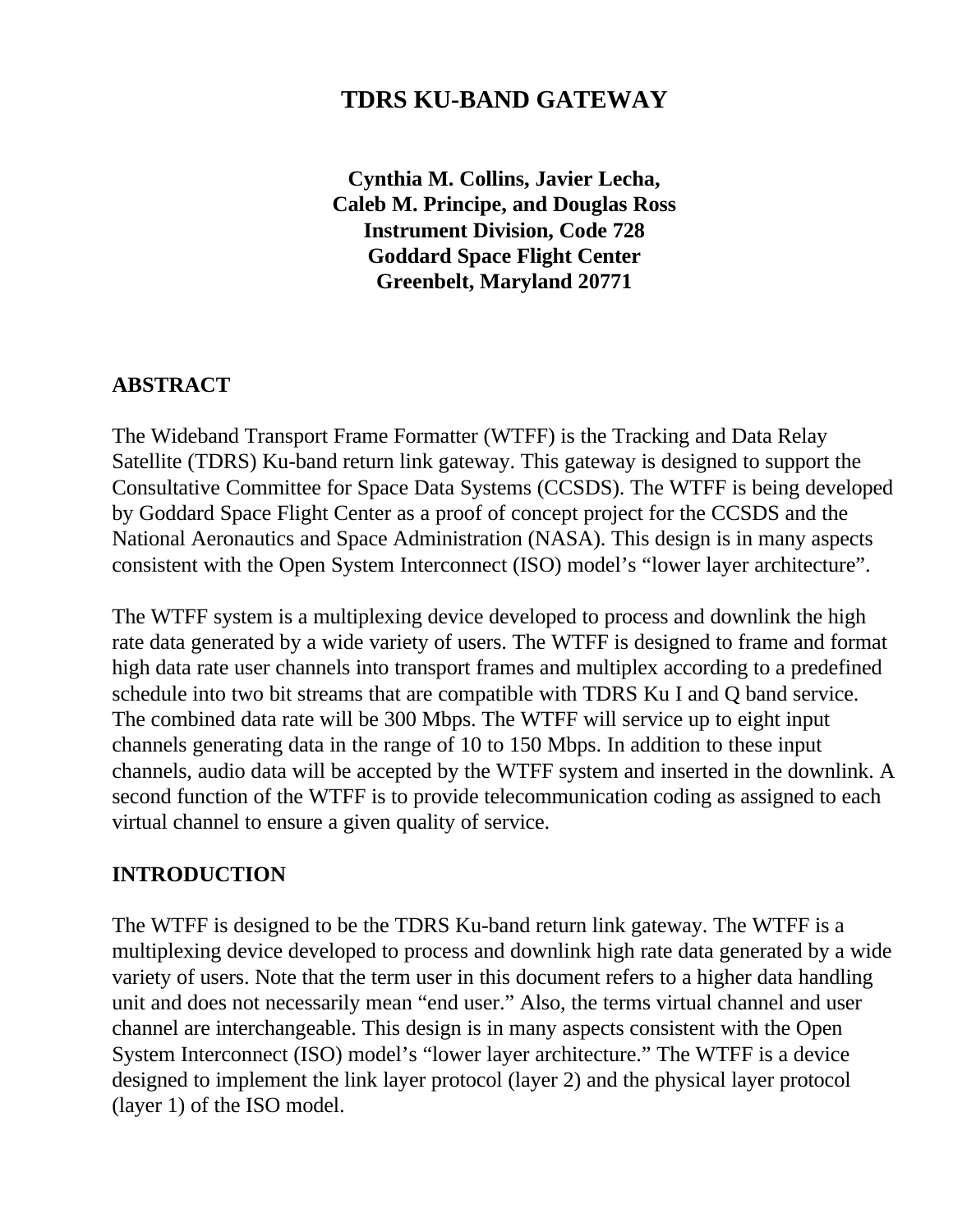The output of the WTFF is tranfer frames recommended by the CCSDS (1). A functional diagram of the data flow onboard a platform is shown in Figure 1. There are several service access points into the WTFF. The first is through an onboard local area network. The second is via direct connection to the WTFF with high rate data or video data. Another access point is via an audio input channel. And finally, the WTFF is capable of receiving preformatted transfer frames produced by another system and transmitting over its TDRS link.



**Figure 1. Functional Diagram, Platform Data Flow**

Although this system is a proof of concept, some similarity to the interfaces of the actual onboard system is built into the WTFF design. One of these interfaces, is the Data Management System (DMS) and will be simulated to accomplish commanding to the WTFF and to report the status of the WTFF. Commands to the WTFF would be uplinked via an S-band link and relayed to the WTFF through the DMS local area network. The WTFF status would be output to the DMS and inserted into the data on an input channel to the WTFF connected to the DMS.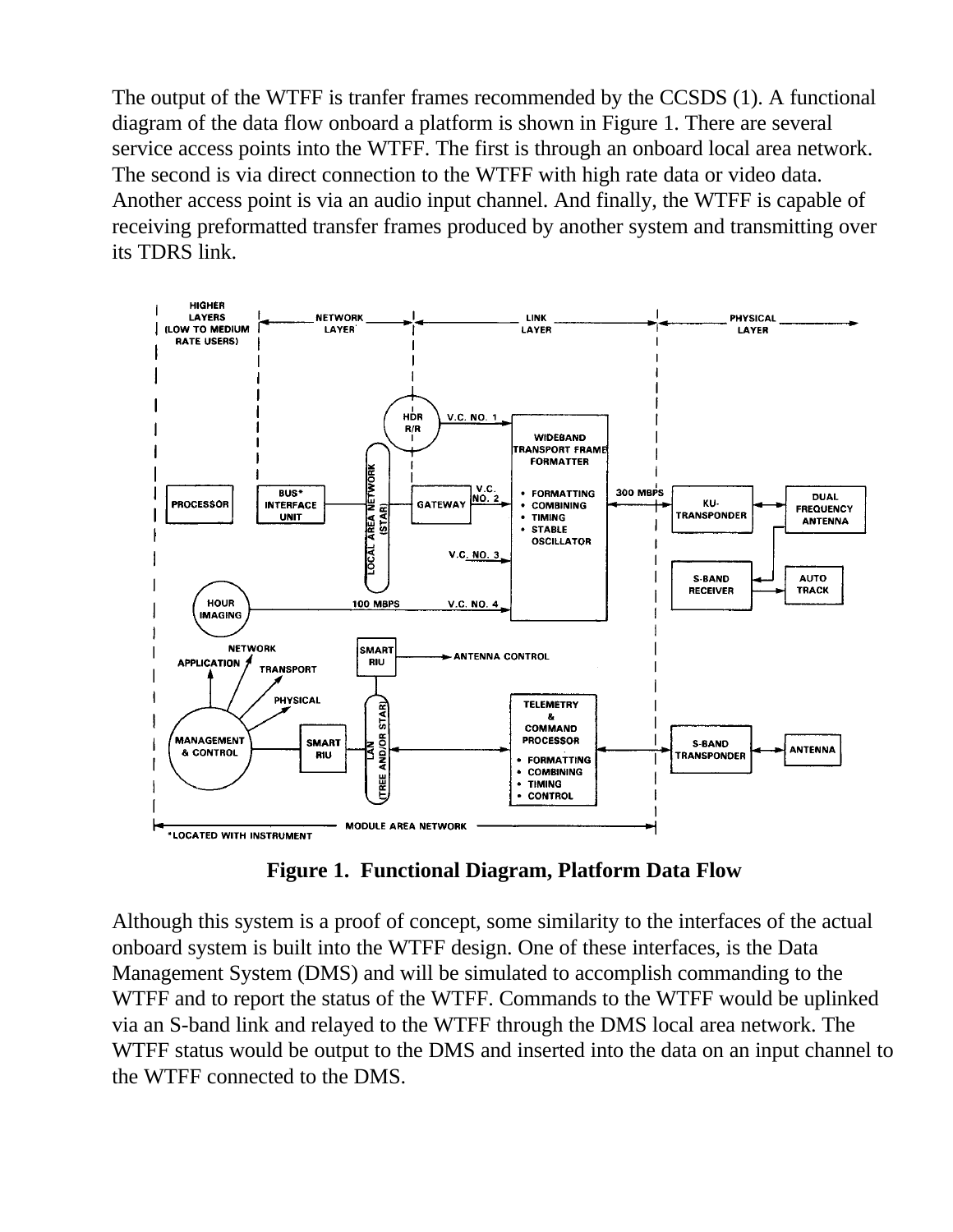## **SYSTEM DESCRIPTION**

## **User Interface**

The WTFF is designed to process up to eight user data input channels each generating data at rates of 10 to 150 Mbps. Data generated by a user will be transferred into the WTFF in multiples of 8-bit octets. The WTFF will provide interface status and optionally acknowledge data reception to the user. The following data types may not be mixed within a user channel.

- A user's privately defined format either bit stream or higher layer ISO data
- CCSDS standard data packets of variable length
- Tape recorder playback of user's data

### **Virtual Channel Processing**

Each active user's data received by the WTFF will be placed into a virtual channel block. The virtual channel block will contain an identifier to depict from which user channel the data originated along with various control fields. The virtual channel block will then be encased in a transfer frame by the WTFF for downlink.

### **Virtual Channel Format**

The packets received from a user data channel must not exceed 4,096 bytes in length. The segmentation of the data is an option for the user. The bit stream user will have to insert frame information into the stream that will enable the ground processor to synchronize the data. The framing performed by the user will be asynchronous to the frame synchronization within the WTFF system.

### **Downlink Specification**

The virtual channel block is encased in a transfer frame for downlink. Transfer frames from all data channels are multiplexed into a common data stream for downlink. The common data stream will be downlinked over the TDRS I and Q channels at 150 Mbps per channel. The WTFF will continuously downlink over the TDRS channels; if no "true" data is available, there will be an idle virtual channel frame transmitted. The transfer frames output to both TDRS channels will be continuously stored on separate tape recorders in circular buffer fashion. The transfer frame length will be fixed at 10,232 bits, including the WTFF frame synchronization pattern. Each transfer frame will contain only one virtual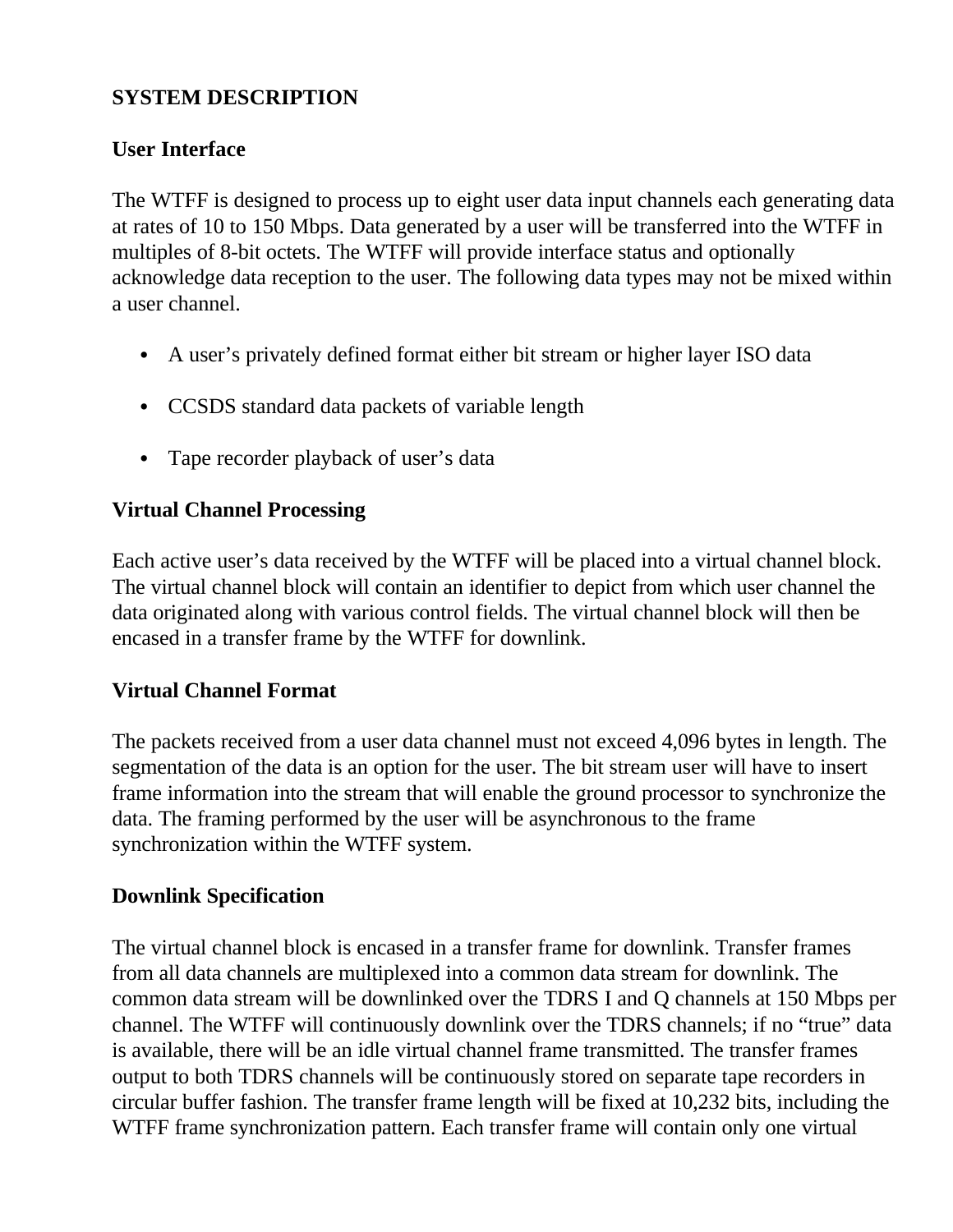channel's data. The maximum output rate of the WTFF is 150 Mbps per output channel. The WTFF will transfer data received from each user channel in a data structure called a transfer frame.

### **Quality of Service**

There are three qualities of service available from the WTFF. The quality of service is assigned to a given virtual channel and it is not mixed within a virtual channel.

- QOS 1 (Highest Quality)—Data guaranteed complete, error-free (within the capability of the error detection/correction utilized), and in sequence. One method of accomplishing this quality of service is by providing Automatic Report Request (ARQ) service.
- QOS 2 (Standard)—Data is delivered possibly with outages and errors but guaranteed in sequence without duplicate. This may be accomplished by concatenating the Reed-Solomon coding to the transfer frame.
- QOS 3 (Poorest)—Data is delivered possibly with outages and errors, but guaranteed in sequence without duplicate. This quality of service may be accomplished by concatenation of the CCSDS recommended 16-bit polynomial to the transfer frame.

### **ARQ Service — Optional**

The method and procedures for providing ARQ service for users is currently under study. The WTFF will provide ARQ service to a single user channel. The ARQ service is used to request retransmission of specified virtual channel frames. The Virtual Channel Processor (VCP) would be responsible for holding frames for the specified virtual channel if a request for retransmission was necessary. The virtual channel sequence count will be utilized at both the ground terminal and onboard the WTFF to identify frames for request for retransmission. To minimize the onboard buffer requirements, the user input bit rate to the WTFF is limited to 1 Mbps when using this option. If the VCP is to provide the ARQ function for a user data channel, the VCP will remain in this mode for the entire mission. It is the task of the ground "zero level processor" to restore the transfer frame to sequencing.

### **Audio Data Insertion — Optional**

The WTFF will accept audio data received from one source independent of the normal user data channels input and insert it into the requested virtual channel block(s). In order to accomplish in sequence restoration of the audio data at WTFF operationally high data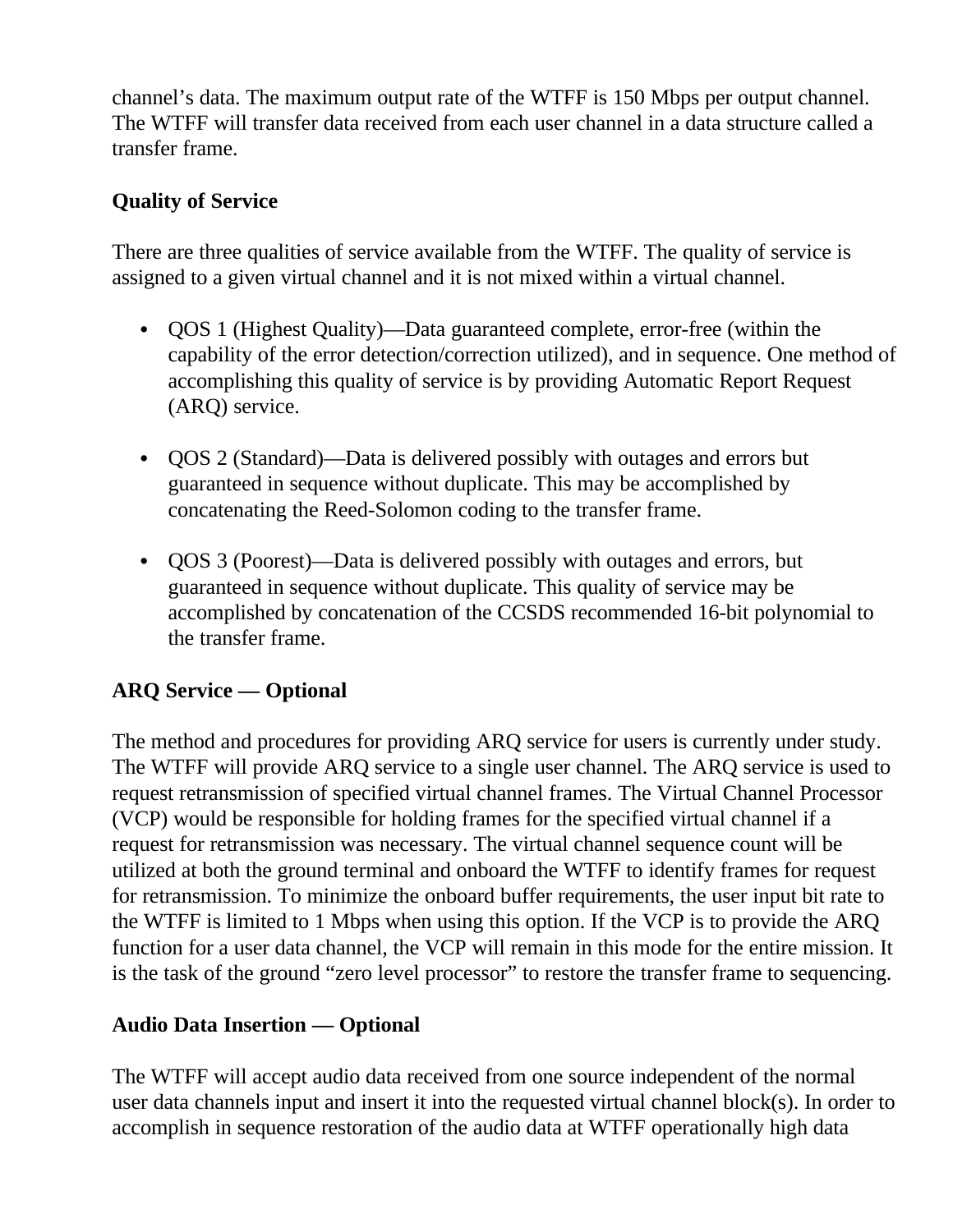rates, the audio data will be inserted in a single virtual channel transfer frame. At relatively low data rates, the audio data may be inserted into all transfer frames.

#### **SYSTEM COMPONENTS**

The WTFF system is shown in Figure 2 with various subystems. The WTFF is composed of the following subystems:

- 
- 
- User Channel Interface (UC0 Frame Synchronization Generator (FSG)
- Audio Data Input (ADI) Inner Code Generator (ICG)
- Virtual Channel Processor(s) (VCP) Tape Recorder Storage Unit (TRSU)
- Virtual Channel Multiplexer (VCM) System Controller
- Outer Code Generator (OCG)
- 



**Figure 2. WTFF System Overview**

### **User Channel Interface**

The UCI is the interface between the user data channel and the WTFF. There will be up to eight UCI units in the WTFF. The UCI unit will receive the user data via an optical fiber link and subsequently output the data, start/end message signal, and a message clock to the VCP. Under consideration is an option where the UCI will transmit status to the user, (i.e.,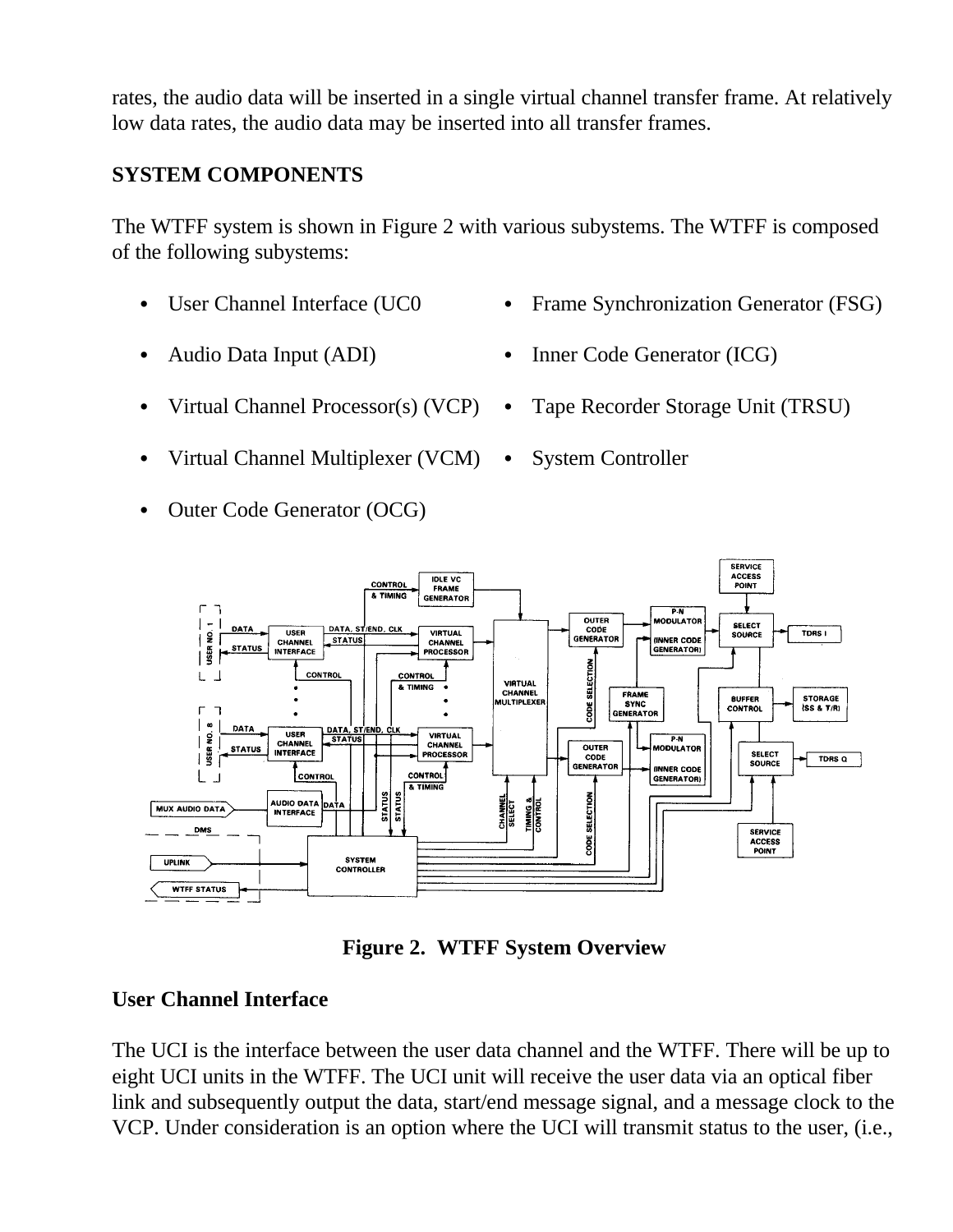virtual channel buffer status and buffer availability) and may provide message received acknowledgment for ARQ channels. Message acknowledgment between the UCI and the user may be accomplished by utilizing the packet CRC on CCSDS packets (Ibid).

## **Audio Data Input**

The WTFF will optionally input data from one audio data source and insert it into the appropriate virtual channel frame(s). There will be at most one ADI in the WTFF. If more than one source is required for a given configuration, the multiplexing of the input data must be done externally of the WTFF. The method of sampling the audio data is currently under study.

### **Virtual Channel Processor**

The VCP is the virtual channel frame formatter of the WTFF. There will be up to eight VCPs in the WTFF, all identical in design and implementation to accommodate the generality of the system. The VCP receives data from the UCI and inserts the data into the data field of the virtual channel frame along with various other fields (i.e., primary header and secondary header) according to channel type. The VCP will buffer the user data for insertion into the virtual channel frame as necessary. The System Controller will transfer parameters to the VCP to identify the channel type. These parameters will determine the processing necessary for this channel.

### **Idle Transfer Frames**

There are two instance in which the WTFF will downlink idle transfer frames.

- The virtual channel processors selected have not compiled a complete transfer frame data field under the schedule driven scheme.
- When none of the virtual channel processors have compiled a complete transfer frame data field under the schedule driven scheme.

The idle frames are generated by the Idle Virtual Channel Frame Generator. These frames would be the prescribed transfer frame format and would be assigned to a specific virtual channel number.

## **Virtual Channel Multiplexer**

The VCM will multiplex the various VCP outputs into two output streams. The VCM accepts parallel input from the VCP until a complete virtual channel frame has been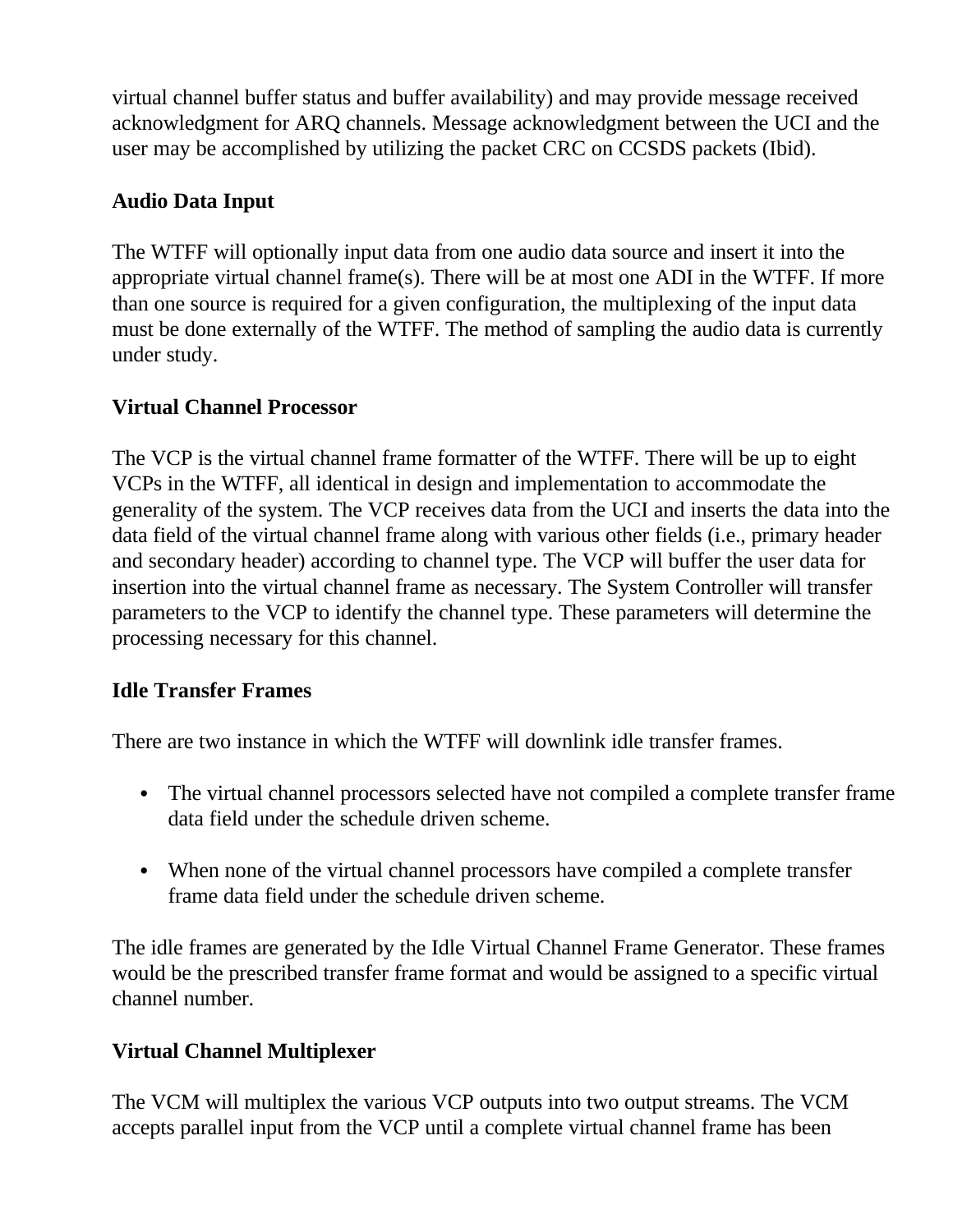received. Presently under study, there are two different methods of multiplexing the data into the stream, scheduled and prioritized data driven. The first, schedule driven multiplexing, will allocate pre-assigned slots within the total stream to each VCP. Under this scheme, a certain VCP is permitted onto the output bus only when scheduled. If there is not data available from the selected VCP, the VCM will request an idle virtual channel frame. The former, prioritized data driven multiplexing, would utilize a sampling strategy that is a function of several factors (i.e., priority, time last sampled, and operation mode) and is currently under study. If there is not data available from any of the VCPs, the VCM will request an idle virtual channel frame. There are two methods of controlling the multiplexing scheme. The first would be via "mux select" signals from the System Controller for each sample executed. The second would be for the System Controller to notify the VCM of the sample sequence and scheme, thereby relieving the controller of the laborious duty of tracking the VCM. The sample method, priority, and schedule for the VCM is dynamically flexible.

### **Outer Code Generator**

There are two types of outer codes that are generated by the WTFF, Reed-Solomon and 16-bit polynomial. One of these codes will be applied to each transfer frame. Upon notification that a transfer frame is available from the VCM, the OCG will begin insertion of error correction/detection codes into the frame. The System Controller will notify the OCG which type of code is to be appended to the frame. The transfer frame data field must be adequately shortened to accommodate the code applied. The OCG Reed-Solomon coder performs interleaving at a depth of five. There are two OCGs: one for TDRS I channel transmission, and one for TDRS Q channel. This code along with the transfer frame constitute what is called a codeblock, which is the output of the OCG.

#### **Frame Synchronization Generator**

There are two FSGs in the WTFF system to handle each of the two OCG outputs. The FSG will precede a codeblock with a synchronization marker for frame detection at the ground system. Each of the FSG outputs the data in parallel format to the ICG. The FSG pattern is "ACFFCID" hexadecimal.

### **Inner Code Generator or PN Code Generator**

The ICG accepts the data from the FSG in 8-bit parallel blocks and performs the parallel to serial function and delivers the serial bit stream to the TDRS I and Q channels. The output stream is nominally 150 Mbps. The proof of concept model will not use an inner code. To ensure data bit transitions, a pseudo random noise generator modulo-2 will be added to the data stream.